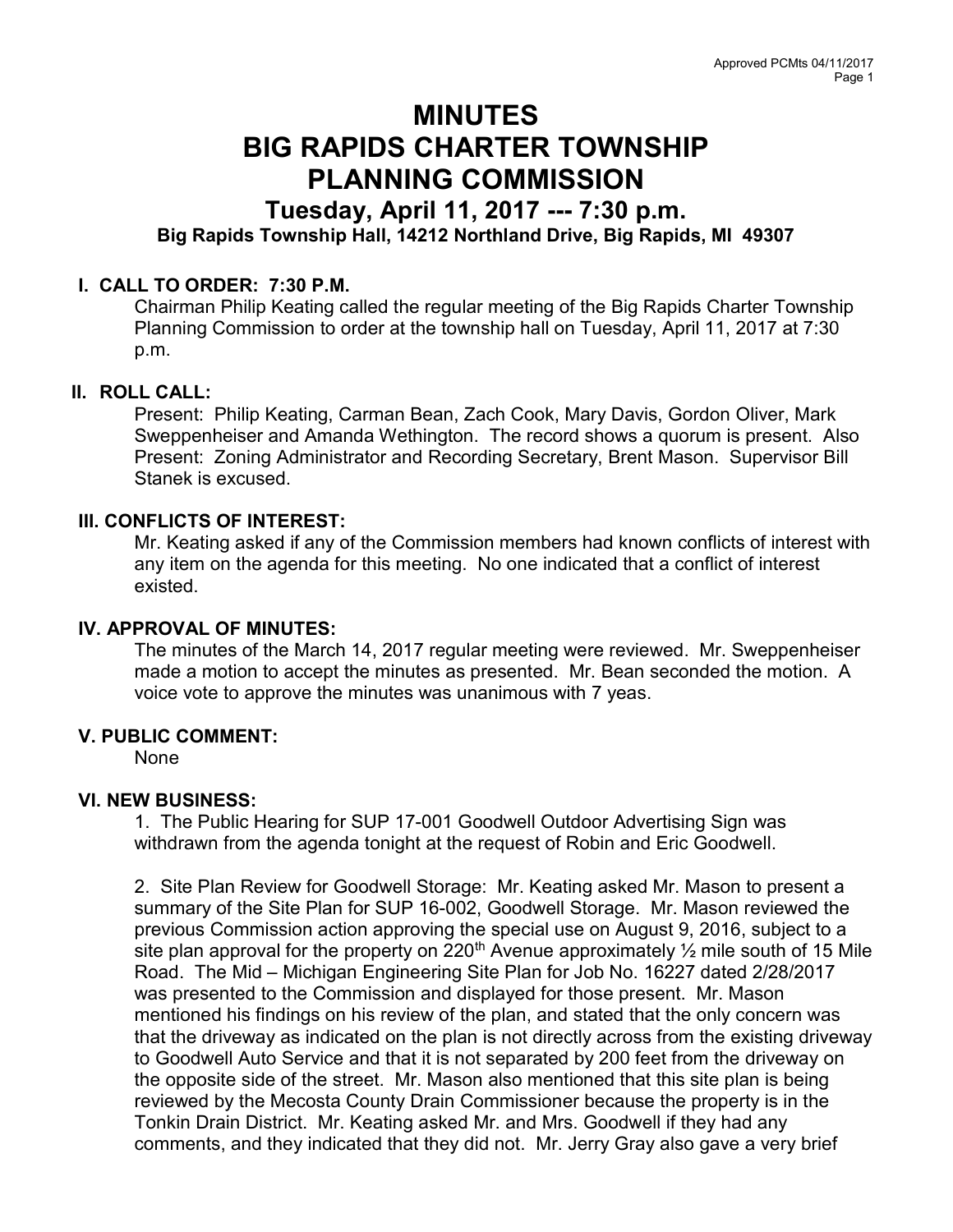summary of the site plan in regards to storm water and to the driveway needing to be approved by the Mecosta County Road Commission. Mr. Bean asked about lighting and fencing. Mr. Mason explained that the plan is for the site to be fenced and gated at a later time, and Mr. Goodwell advised that the building will have motion activated lighting on the inside of the storage units. Mr. Mason advised that once access to the property is controlled by fencing and a gate, there would not be a need for site lighting unless clients can access the property after dark. Mr. Keating asked someone to make a motion regarding the site plan. Mr. Oliver motioned to accept the Site Plan #16227 revised 2/28/2017 as presented. Mr. Bean seconded the motion. Mr. Keating asked if there were any other comments or questions. Hearing none, he called the question and the motion passed unanimously on voice vote with 7 yeas. Mr. Keating thanked Mr. and Mrs. Goodwell and Mr. Gray for the work they have done on this project.

There was a discussion about the language in the zoning ordinance regarding driveways in the Highway Interchange district. The Ordinance specifies that the driveway needs to be either directly across from or separated by 200 feet from a driveway on the opposite side of the street from the proposed driveway. Mr. Sweppenheiser expressed concern about the approval of a site plan that does not meet the provisions of the zoning ordinance. Mr. Keating also mentioned a concern about that issue. He continued by stating that any request that does not meet the requirements of the ordinance can be taken to the Zoning Board of Appeals for clarification of the ordinance or for a variance. Mr. Keating feels that the Commission needs to come to a consensus about how they will handle other requests that may come before them in the future. Mr. Sweppenheiser mentioned that decision making is difficult on a small board that is trying to do what it feels is in the best interest of the community, even though that decision may not be fully compliant with the ordinance. Once you step out-of-bounds, it is difficult to justify not stepping over the line in another circumstance. He stated that he is a "black and white" guy, so he likes codes because they keep everyone on the same playing field. Mr. Keating suggested that Mr. Mason should not give his opinion in his report to the Commission, and strictly present findings of fact. Mr. Bean also echoed that opinions should not be presented in the staff report. He further advised that a statement prefacing Planning Commission motions should be made; based on the ordinance and the finding of fact. Mr. Mason did agree that he would comply with the request to keep opinions out of his staff reports. Mr. Keating asked if there was any other discussion and hearing none, moved on to the next item on the agenda.

Mr. Keating asked if the Planning Commission could get the opinion of Eric Williams or Kathryn Kaufmann about these kinds of decisions.

Mrs. Davis asked about what level of approval the Planning Commission has regarding the appearance of the buildings that they approve. She was advised that the Zoning Ordinance does not have any language about the appearance of buildings, including heights, and those items are not taken into consideration during the approval process.

## VII. OLD BUSINESS:

1. Continued discussion about the Capital Improvement Plan (CIP). Mr. Keating asked if all the responses had been received from the various departments. Mr. Mason stated that Mr. Stanek delivered the packet of CIP information to him before Mr. Stanek left town, but didn't elaborate about whether it was complete or not. Mr. Mason forwarded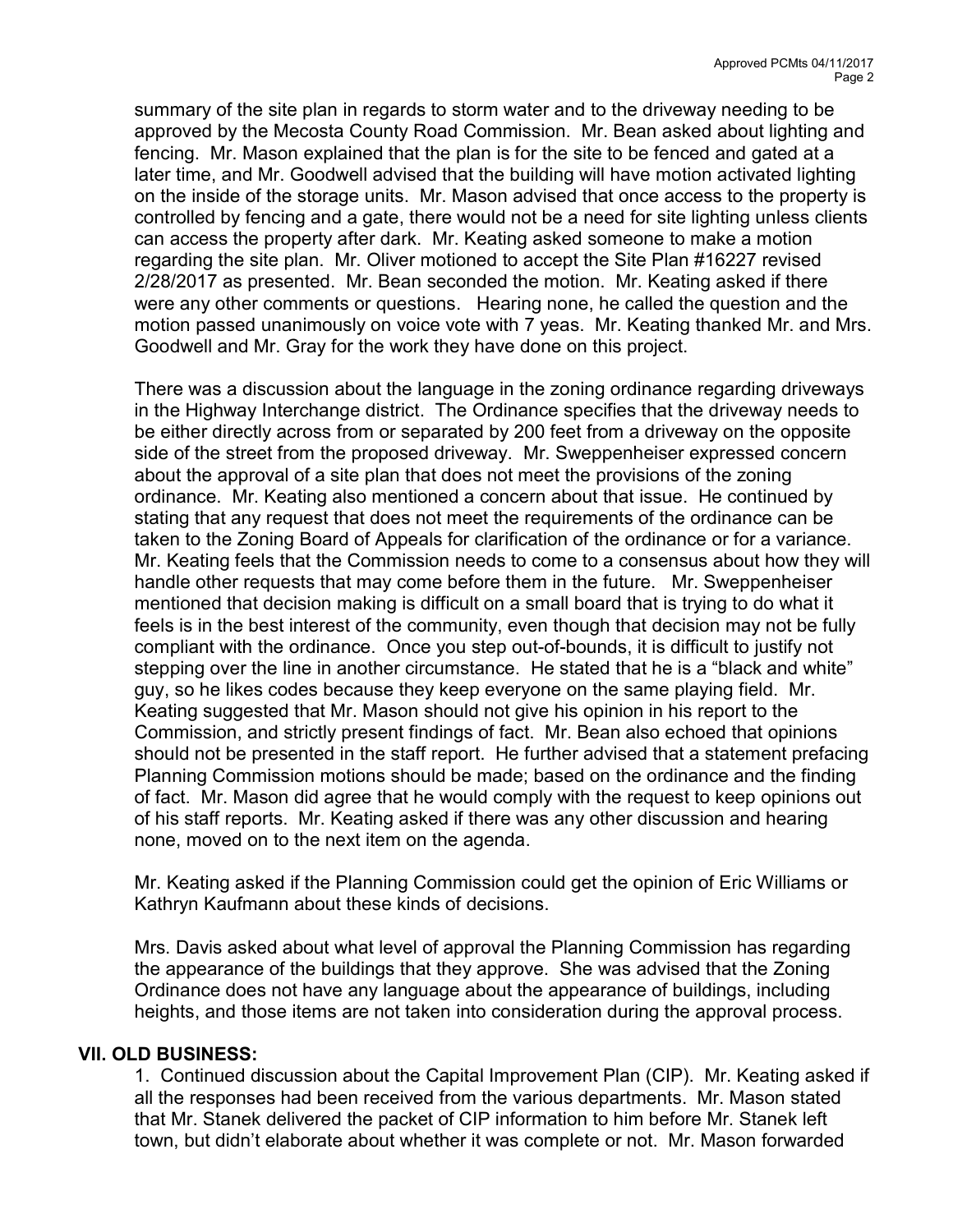that information to all the Planning Commissioners. Mr. Mason noted that some of the requests for sewer department projects did not have dollar amounts for those requests. Mr. Mason also advised that the Fire Department requests for 2 fulltime personnel did not fall into the definition of a Capital Improvement. Mr. Bean mentioned that at the last Township Board of Trustee meeting, the Board discussed the format for the Capital Improvement Plan determination documents, and he presented the documents to the Planning Commissioners. Mr. Bean stated that Mr. Stanek was aware of the format that had been discussed at the Township Board Meeting and adopted at that time. Mr. Bean explained the format of the new sheets to the Commissioners and offered to populate the new documents with the information from the requests so that the Planning Commission would be able to use the adopted format at the next meeting, then it will be the Planning Commission's responsibility to maintain the documents. Mr. Bean continued with concerns about the 2017 requests and the current Budget which did not have any provisions for those CIP requests, namely the Fire Department Building at \$250.000.00 v. an allocation of \$30,000.00 for Capital Improvements. Mr. Keating asked for clarification of the various documents and how they interrelate to each other. Mr. Bean further explained that the documents and summary are for the entire six-year plan and who's responsibility it is to provide what information. This is an effort to provide a standardized methodology for reviewing the requests. Mr. Bean also mentioned that the Board of Trustees requests that the Planning Commission provide their rankings for review at the June 6, 2017 board meeting. Ranking information was discussed. Mrs. Davis asked for some clarification on how the rankings should be weighed, such as a request for ADA bathroom modifications being ranked low and 6 years out by the requesting department when it might be a legal requirement and therefore a higher ranking by the Planning Commission. Mr. Bean explained that the departmental ranking is only for the department head to rank their various projects against each other, where the Planning Commission might need to look at an overall picture of what is in the best interest of the entire township and future development of the community. There were some questions about the requests that didn't have costs or priorities associated with them. Another concern was the cost of the Fire Department Addition was not part of the approved 2017 budget, but it is still being requested for that budget year. Mr. Bean wondered where the money is going to come from, so the budget will have to be revised. The discussion continued about the fire budget and whether the operating millage fund balance should be used for capital improvements or if the millage rate should be decreased. In the future, should the millage language be modified to state operations and improvements. Mr. Sweppenheiser asked about the plan for 17 Mile Road since he lives there. Mr. Mason stated that the Road Committee makes the recommendations for road repairs to the Board. Mr. Bean said that, as a trustee, he would never advocate to have the road he lives on be on the list to be repaired. That being said, Madison was #1 on the list for repair last year. One citizen called and complained about Madison being on the list, so it didn't get done. Mr. Keating asked Mr. Mason if there are any items on the agenda for the May Planning Commission Meeting. Mr. Mason said that at this time there is nothing on the agenda for May. Mr. Keating requested that either a special meeting be held to discuss the CIP material or that the Planning Commission extend the next regular meeting by at least an hour in order to discuss the ranking of the items so they are ready to be forwarded to the Board of Trustees. Mr. Bean reiterated that he would take all the CIP information and compile it in the adopted format, then send it to all the Planning Commissioners so that it can be reviewed before the next meeting. The Commissioners discussed how they wish to deal with this review, and Mr. Keating voiced the agreement